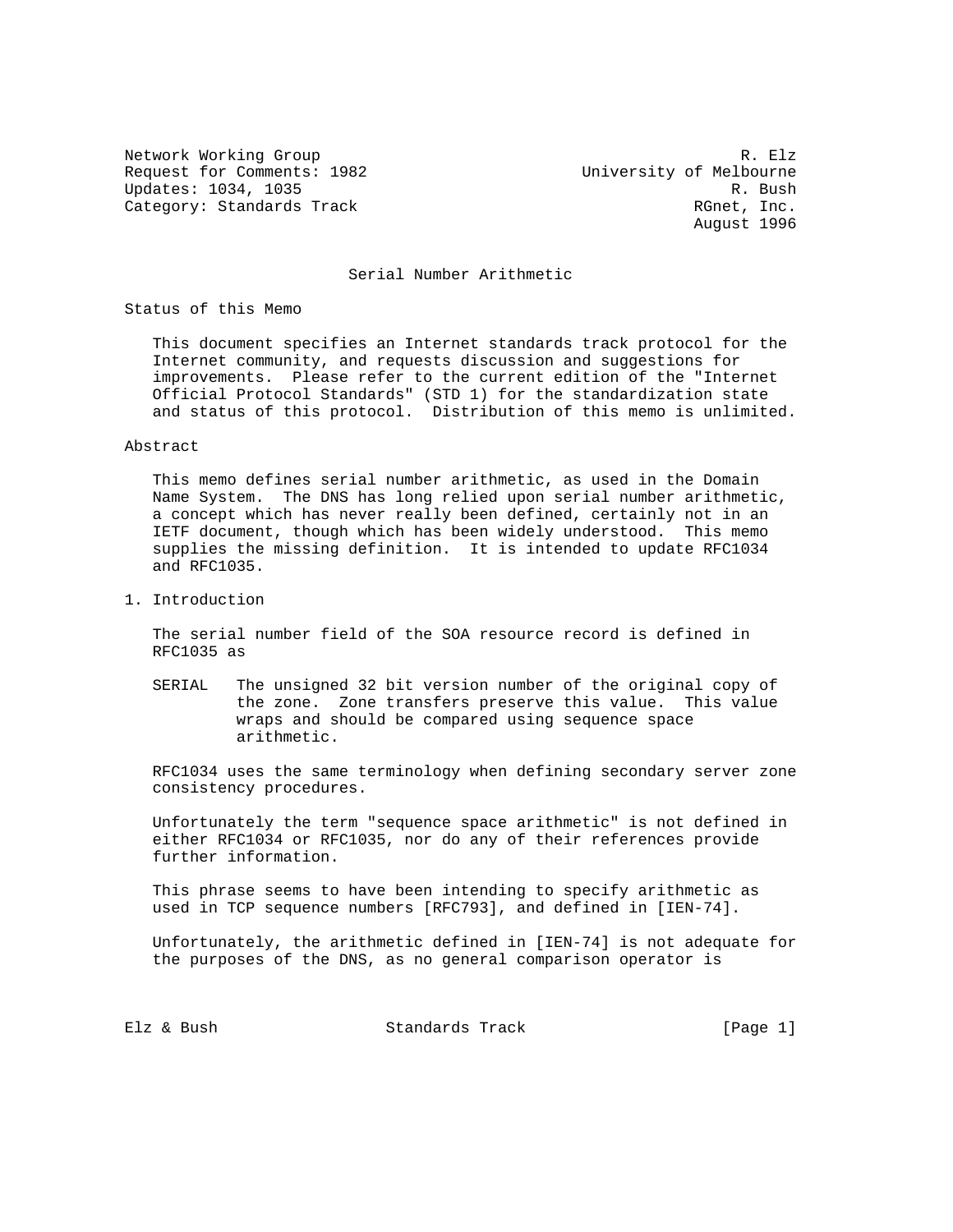defined.

 To avoid further problems with this simple field, this document defines the field and the operations available upon it. This definition is intended merely to clarify the intent of RFC1034 and RFC1035, and is believed to generally agree with current implementations. However, older, superseded, implementations are known to have treated the serial number as a simple unsigned integer, with no attempt to implement any kind of "sequence space arithmetic", however that may have been interpreted, and further, ignoring the requirement that the value wraps. Nothing can be done with these implementations, beyond extermination.

2. Serial Number Arithmetic

 Serial numbers are formed from non-negative integers from a finite subset of the range of all integer values. The lowest integer in every subset used for this purpose is zero, the maximum is always one less than a power of two.

 When considered as serial numbers however no value has any particular significance, there is no minimum or maximum serial number, every value has a successor and predecessor.

 To define a serial number to be used in this way, the size of the serial number space must be given. This value, called "SERIAL\_BITS", gives the power of two which results in one larger than the largest integer corresponding to a serial number value. This also specifies the number of bits required to hold every possible value of a serial number of the defined type. The operations permitted upon serial numbers are defined in the following section.

3. Operations upon the serial number

 Only two operations are defined upon serial numbers, addition of a positive integer of limited range, and comparison with another serial number.

3.1. Addition

 Serial numbers may be incremented by the addition of a positive integer n, where n is taken from the range of integers  $[0$  ..  $(2^{\wedge}(\text{SERIAL\_BITS - 1) - 1})$ . For a sequence number s, the result of such an addition, s', is defined as

 $s' = (s + n)$  modulo  $(2 \land \text{SERIAL\_BITS})$ 

Elz & Bush Standards Track [Page 2]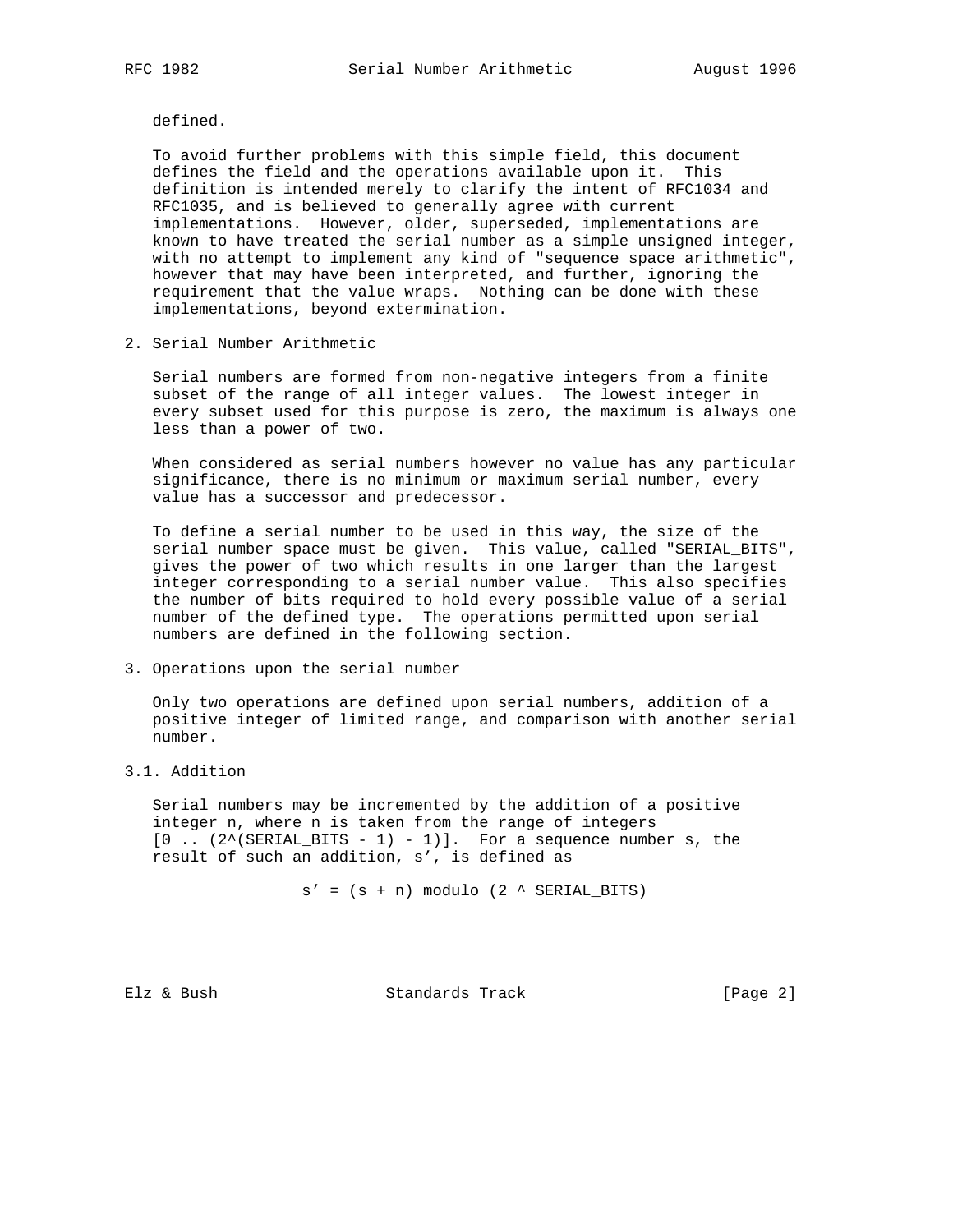where the addition and modulus operations here act upon values that are non-negative values of unbounded size in the usual ways of integer arithmetic.

 Addition of a value outside the range  $[0 \dots (2^{\wedge}(\text{SERIAL\_BITS - 1) - 1})]$  is undefined.

3.2. Comparison

 Any two serial numbers, s1 and s2, may be compared. The definition of the result of this comparison is as follows.

 For the purposes of this definition, consider two integers, i1 and i2, from the unbounded set of non-negative integers, such that i1 and s1 have the same numeric value, as do i2 and s2. Arithmetic and comparisons applied to i1 and i2 use ordinary unbounded integer arithmetic.

 Then, s1 is said to be equal to s2 if and only if i1 is equal to i2, in all other cases, s1 is not equal to s2.

 s1 is said to be less than s2 if, and only if, s1 is not equal to s2, and

 $(i1 < i2$  and  $i2 - i1 < 2^*(SERIAL_BITS - 1))$  or  $(i1 > i2$  and  $i1 - i2 > 2^*(SERIAL_BITS - 1))$ 

 s1 is said to be greater than s2 if, and only if, s1 is not equal to s2, and

 $(i1 < i2$  and  $i2 - i1 > 2^*(SERIAL_BITS - 1))$  or  $(i1 > i2$  and  $i1 - i2 < 2^*(\text{SERIAL\_BITS} - 1))$ 

 Note that there are some pairs of values s1 and s2 for which s1 is not equal to s2, but for which s1 is neither greater than, nor less than, s2. An attempt to use these ordering operators on such pairs of values produces an undefined result.

 The reason for this is that those pairs of values are such that any simple definition that were to define s1 to be less than s2 where (s1, s2) is such a pair, would also usually cause s2 to be less than s1, when the pair is (s2, s1). This would mean that the particular order selected for a test could cause the result to differ, leading to unpredictable implementations.

 While it would be possible to define the test in such a way that the inequality would not have this surprising property, while being defined for all pairs of values, such a definition would be

Elz & Bush Standards Track [Page 3]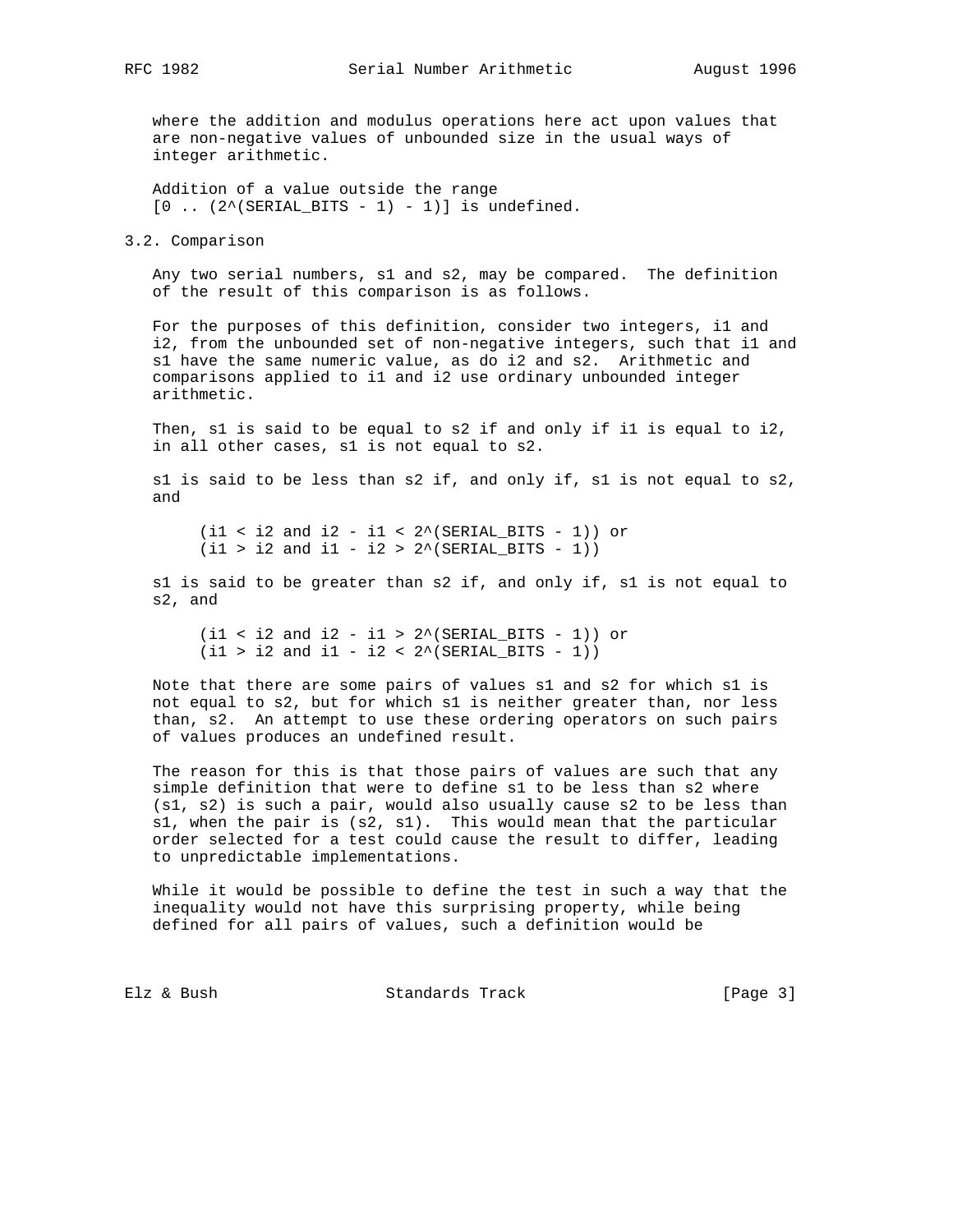unnecessarily burdensome to implement, and difficult to understand, and would still allow cases where

 $s1 < s2$  and  $(s1 + 1) > (s2 + 1)$ 

which is just as non-intuitive.

 Thus the problem case is left undefined, implementations are free to return either result, or to flag an error, and users must take care not to depend on any particular outcome. Usually this will mean avoiding allowing those particular pairs of numbers to co-exist.

 The relationships greater than or equal to, and less than or equal to, follow in the natural way from the above definitions.

4. Corollaries

These definitions give rise to some results of note.

4.1. Corollary 1

 For any sequence number s and any integer n such that addition of n to s is well defined,  $(s + n)$  >= s. Further  $(s + n)$  == s only when  $n == 0$ , in all other defined cases,  $(s + n) > s$ .

4.2. Corollary 2

 If s' is the result of adding the non-zero integer n to the sequence number s, and m is another integer from the range defined as able to be added to a sequence number, and s" is the result of adding m to s', then it is undefined whether s" is greater than, or less than s, though it is known that s" is not equal to s.

4.3. Corollary 3

 If s" from the previous corollary is further incremented, then there is no longer any known relationship between the result and s.

4.4. Corollary 4

If in corollary 2 the value  $(n + m)$  is such that addition of the sum to sequence number s would produce a defined result, then corollary 1 applies, and s" is known to be greater than s.

Elz & Bush Standards Track [Page 4]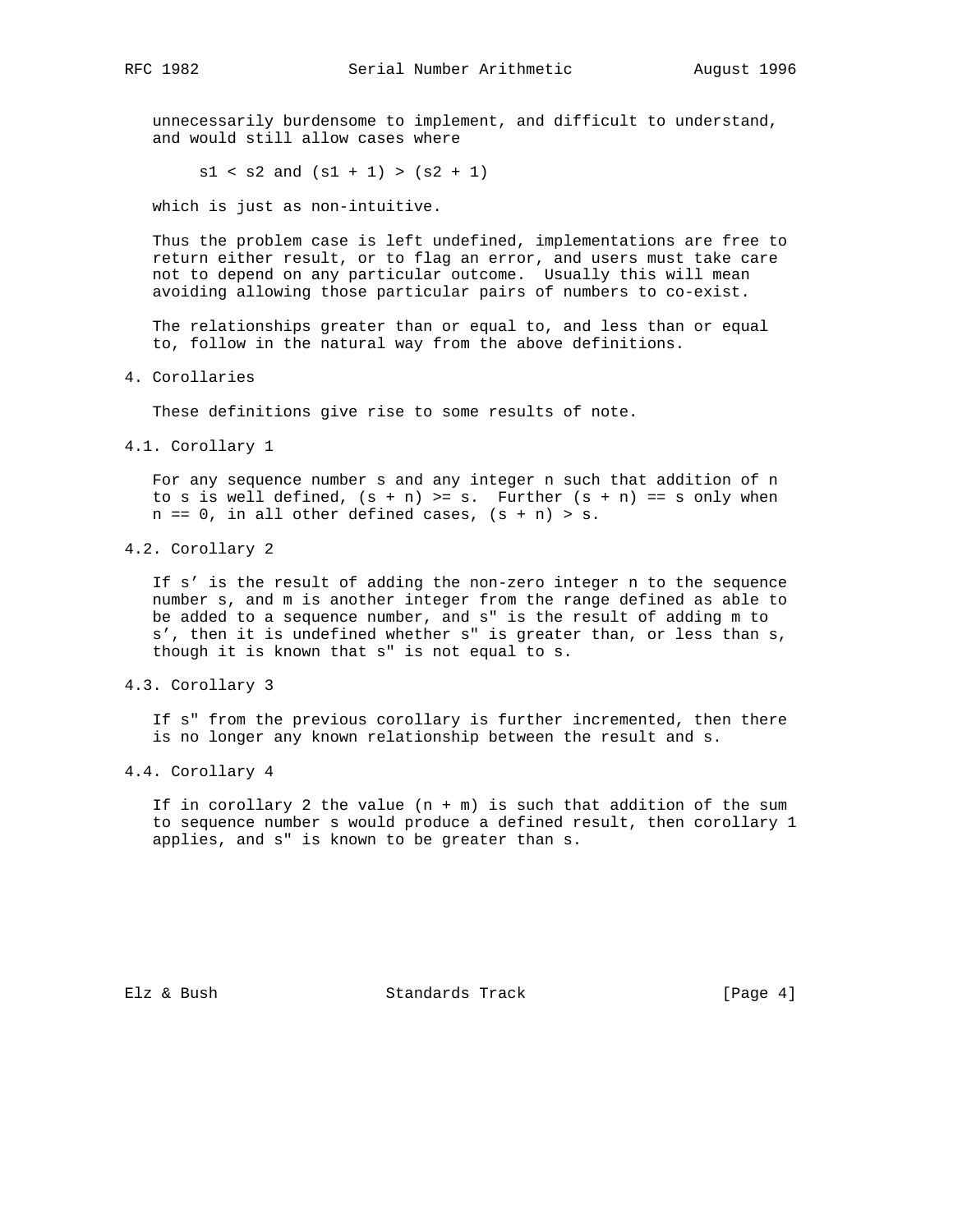### 5. Examples

5.1. A trivial example

 The simplest meaningful serial number space has SERIAL\_BITS == 2. In this space, the integers that make up the serial number space are 0, 1, 2, and 3. That is,  $3 == 2$ <sup>^</sup>SERIAL\_BITS - 1.

 In this space, the largest integer that it is meaningful to add to a sequence number is  $2^{\wedge}$  (SERIAL\_BITS - 1) - 1, or 1.

Then, as defined  $0+1 == 1$ ,  $1+1 == 2$ ,  $2+1 == 3$ , and  $3+1 == 0$ . Further,  $1 > 0$ ,  $2 > 1$ ,  $3 > 2$ , and  $0 > 3$ . It is undefined whether  $2 > 0$  or  $0 > 2$ , and whether  $1 > 3$  or  $3 > 1$ .

5.2. A slightly larger example

Consider the case where SERIAL\_BITS ==  $8$ . In this space the integers that make up the serial number space are 0, 1, 2, ... 254, 255.  $255 == 2$ ^SERIAL\_BITS - 1.

 In this space, the largest integer that it is meaningful to add to a sequence number is  $2^*(SERIAL_BITS - 1) - 1$ , or 127.

Addition is as expected in this space, for example:  $255+1 == 0$ ,  $100+100 == 200$ , and  $200+100 == 44$ .

Comparison is more interesting,  $1 > 0$ ,  $44 > 0$ ,  $100 > 0$ ,  $100 > 44$ , 200 > 100, 255 > 200, 0 > 255, 100 > 255, 0 > 200, and 44 > 200.

 Note that 100+100 > 100, but that (100+100)+100 < 100. Incrementing a serial number can cause it to become "smaller". Of course, incrementing by a smaller number will allow many more increments to be made before this occurs. However this is always something to be aware of, it can cause surprising errors, or be useful as it is the only defined way to actually cause a serial number to decrease.

 The pairs of values 0 and 128, 1 and 129, 2 and 130, etc, to 127 and 255 are not equal, but in each pair, neither number is defined as being greater than, or less than, the other.

It could be defined (arbitrarily) that  $128 > 0$ ,  $129 > 1$ ,  $130 > 2, \ldots$ ,  $255 > 127$ , by changing the comparison operator definitions, as mentioned above. However note that that would cause  $255 > 127$ , while  $(255 + 1) < (127 + 1)$ , as  $0 < 128$ . Such a definition, apart from being arbitrary, would also be more costly to implement.

Elz & Bush Standards Track [Page 5]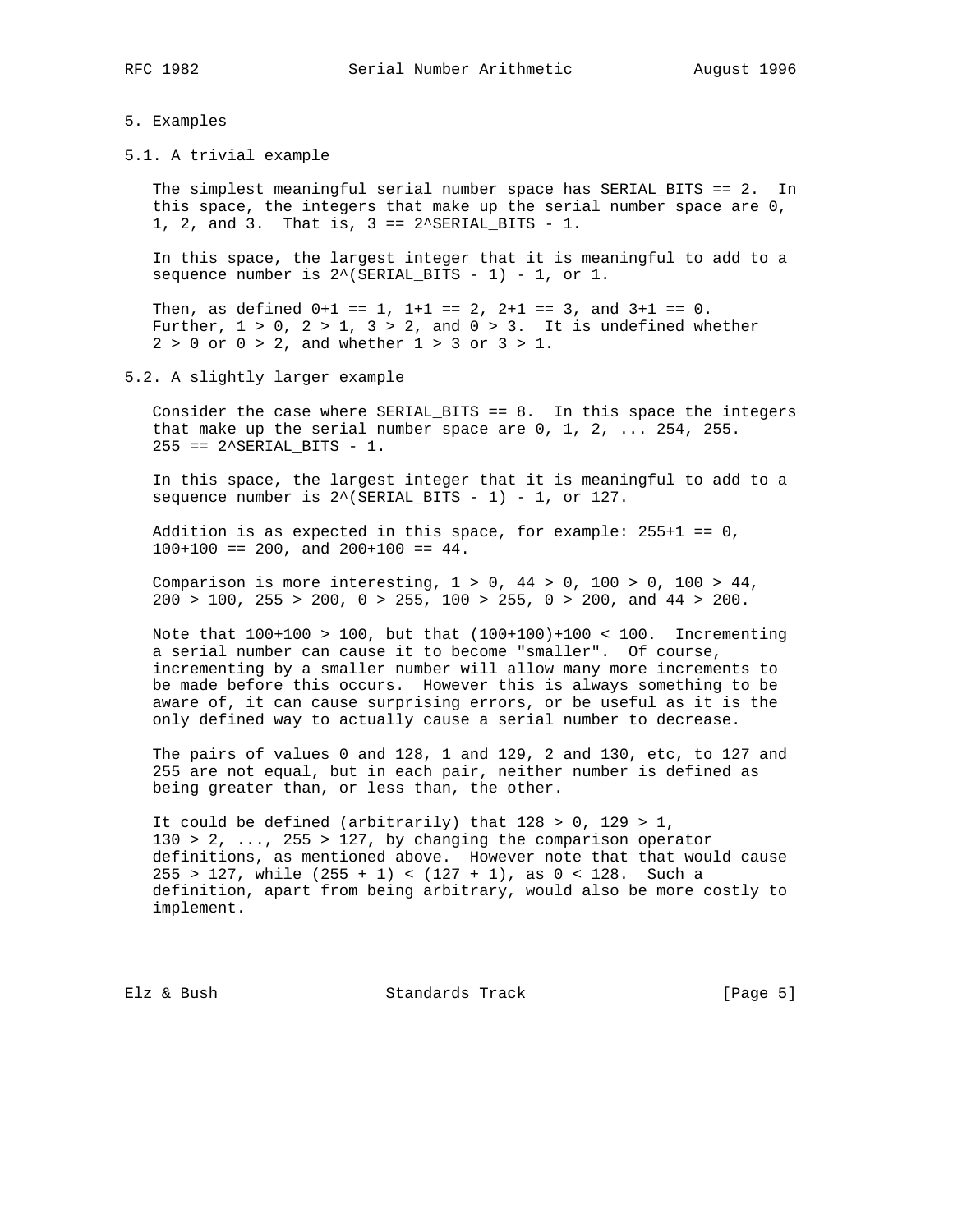6. Citation

 As this defined arithmetic may be useful for purposes other than for the DNS serial number, it may be referenced as Serial Number Arithmetic from RFC1982. Any such reference shall be taken as implying that the rules of sections 2 to 5 of this document apply to the stated values.

7. The DNS SOA serial number

 The serial number in the DNS SOA Resource Record is a Serial Number as defined above, with SERIAL\_BITS being 32. That is, the serial number is a non negative integer with values taken from the range [0 .. 4294967295]. That is, a 32 bit unsigned integer.

The maximum defined increment is  $2147483647$  ( $2^31 - 1$ ).

 Care should be taken that the serial number not be incremented, in one or more steps, by more than this maximum within the period given by the value of SOA.expire. Doing so may leave some secondary servers with out of date copies of the zone, but with a serial number "greater" than that of the primary server. Of course, special circumstances may require this rule be set aside, for example, when the serial number needs to be set lower for some reason. If this must be done, then take special care to verify that ALL servers have correctly succeeded in following the primary server's serial number changes, at each step.

 Note that each, and every, increment to the serial number must be treated as the start of a new sequence of increments for this purpose, as well as being the continuation of all previous sequences started within the period specified by SOA.expire.

 Caution should also be exercised before causing the serial number to be set to the value zero. While this value is not in any way special in serial number arithmetic, or to the DNS SOA serial number, many DNS implementations have incorrectly treated zero as a special case, with special properties, and unusual behaviour may be expected if zero is used as a DNS SOA serial number.

Elz & Bush Standards Track [Page 6]